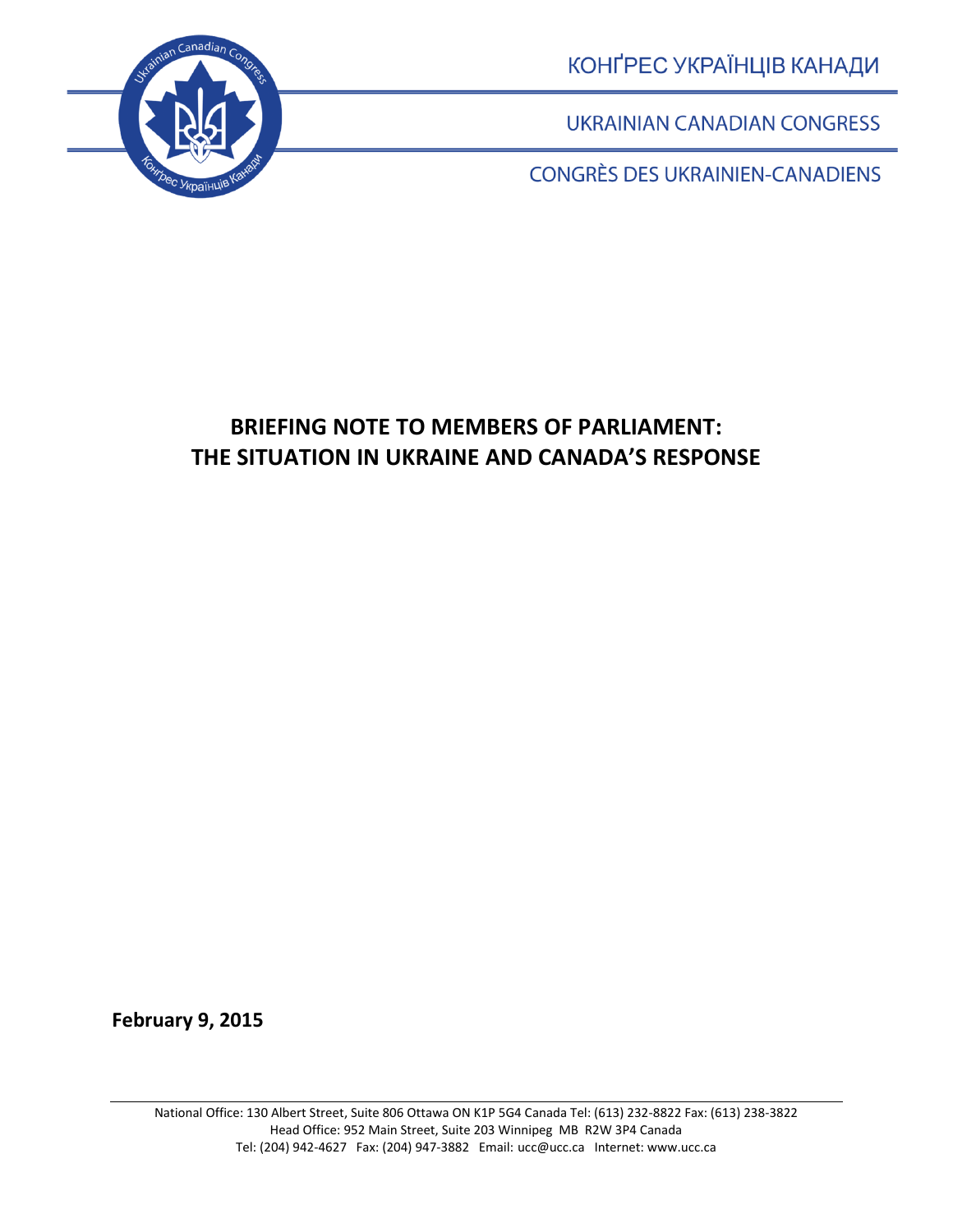## **Call to Action**

At the recent Munich Security Conference (Feb 6-8) Ukraine's President Petro Poroshenko made a compelling plea [\(http://bit.ly/172Uzs9](http://bit.ly/172Uzs9)) for support from the international community to end Russia's aggression in Ukraine. Two key points he made were:

- 1. This conflict must be resolved, not frozen.
- 2. Ukraine needs defensive weapons, and it is the lack of provision of defensive weapons to Ukraine that is fuelling Russia's escalation.

Canada, the US, EU and NATO allies must take four concrete measures in order to assist the people of Ukraine as they fight bravely to protect their country from foreign aggression:

- 1. Provide lethal, defensive military weapons, intelligence, equipment and military advisors to Ukraine.
- 2. Enact decisive sectoral economic sanctions against the Russian Federation's military, energy and financial services sectors.
- 3. Ensure the political isolation of the Putin regime.
- 4. Declare the so-called Donetsk and Luhansk "Peoples' Republics" as terrorist organizations, and designate the Russian Federation as a state sponsor of terrorism.

### **Situation Summary**

- $\triangleright$  Thousands of regular and irregular Russian troops are in Ukraine along with tanks, missiles, heavy artillery, and are directly engaged in an invasion of sovereign Ukrainian territory. Despite having agreed to a ceasefire at Minsk in September, which the Ukrainian side has honoured, Russia continues to pour tanks, heavy weaponry and uniformed and irregular military personnel across the border into Ukraine and capture more territory. On 23 January, the National Security and Defence Council of Ukraine (RNBO) stated that there are over 9000 Russian troops in the eastern oblasts of Donetsk and Luhansk in Ukraine – the highest number since the beginning of the Russian invasion. This number does not include thousands of Russian troops deployed in illegally occupied Crimea or the 50,000 Russian troops at the ready on Ukraine's border. The threat of invasion further into Ukrainian territory is very real.
- $\triangleright$  On numerous occasions, Kremlin-backed terrorists have indiscriminately shelled residential areas. On 24 January, Kremlin-backed terrorists shelled residential areas of Mariupol, murdering more than 30 civilians and wounding more than 90 civilians.
- $\triangleright$  Kremlin-backed terrorists and Russian military re-launched offensive operations in January 2015 in violation of the Minsk agreements.
- $\triangleright$  Over five thousand people have been killed and tens of thousands more have been injured and wounded as a result of Russian aggression. More than a million people have been displaced from their homes, and there is a looming possibility of an even more serious humanitarian disaster in eastern Ukraine.
- $\triangleright$  Russia continues to blatantly disregard recent agreements where they committed to deescalate the violence in Ukraine by closing the Russia-Ukraine border and stopping the flow of weapons and soldiers into Ukraine (The Geneva Statement April, 2014, the Berlin agreement July, 2014). The Minsk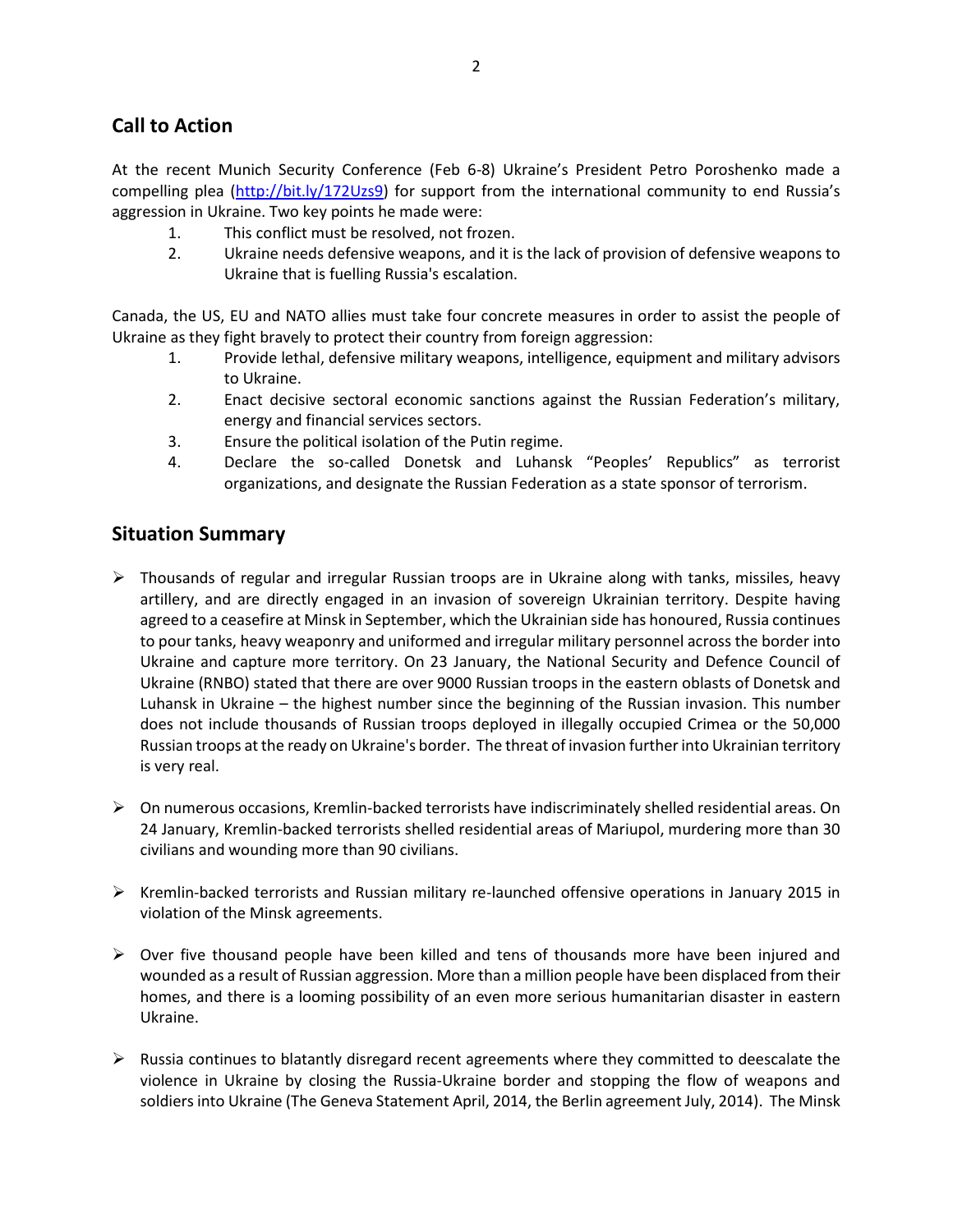Protocol, signed in September 2014, which calls for the withdrawal of heavy weapons and fighters from Ukrainian territory, has also been violated by the Russian Federation;

 $\triangleright$  Russian President V. Putin has been emboldened by a slow and weak response from Western countries as they have neither implemented comprehensive sanctions against Russia, nor provided Ukraine the arms necessary to defend itself against Russian aggression. Further delay by the West to provide defensive weapons to Ukraine's forces will serve only to encourage Putin to further escalate his war on Ukraine.

The Ukrainian Canadian Congress calls on all Members of Parliament to support the people of Ukraine by providing them with the defensive military equipment they need to defend their homeland and the lives of innocent civilians.

#### **Background**

*"There is a common expression in the Russian language: Call things by their own name. And in the context of what is happening in Ukraine today, the right way to characterize it is an act of war on the part of the Russian Federation. This means that there is going on in Ukraine today a literal invasion – it's not a proxy war.*

*It's a literal invasion by the Russian armed forces. It's a literal occupation of large parts, well beyond Crimea, of eastern Ukraine. And it is a virtual annexation of a lot of territory other than just Crimea. And in that respect, this is a major threat to the peace of Europe, to the peace of Eurasia. And, therefore, a threat to the interests of the United States and, I would say, a threat to the chances of a peaceful 21st century."*

*Strobe Talbott, President, Brookings Institution and former Deputy Secretary of State (Feb 2, 2015, Washington D.C.)*

After itsinvasion and occupation of Crimea in March 2014, destabilization of Donetsk and Luhansk oblasts (April-July 2014) and the invasion of Donetsk and Luhansk oblasts of Ukraine with regular combat troops and sophisticated military equipment in late August 2014, the Russian Federation once again escalated the conflict (January 2015), by sending additional irregular and regular combat troops as well as heavy weapons and military equipment into Donetsk and Luhansk oblasts. This was done despite unilateral declarations by the Ukrainian side of a "regime of quiet," where for several weeks Ukrainian forces held their fire in an attempt to reach a diplomatic solution to the hostilities.

Russia and the Kremlin-backed terrorists have consistently and flagrantly violated the terms of the ceasefire declared in the Minsk agreements and continue to shell, fire upon and attack Ukrainian positions on a daily basis. They have resumed offensive operations towards Debaltsevo and other cities, operating far beyond the demarcation line agreed upon in Minsk, and have met stiff resistance by Ukrainian forces bravely defending their country.

The Kremlin-backed terrorists continue a campaign of terror against the civilian population in the Donbas. On 13 January, they shelled a Ukrainian checkpoint near Volnovakha, Donetsk oblast, murdering 10 civilians and injuring 13 civilians aboard a civilian bus. On 22 January, Kremlin-backed terrorists shelled a bus stop in Donetsk city, murdering 8 civilians and injuring 7 civilians. On 24 January, the day after terrorist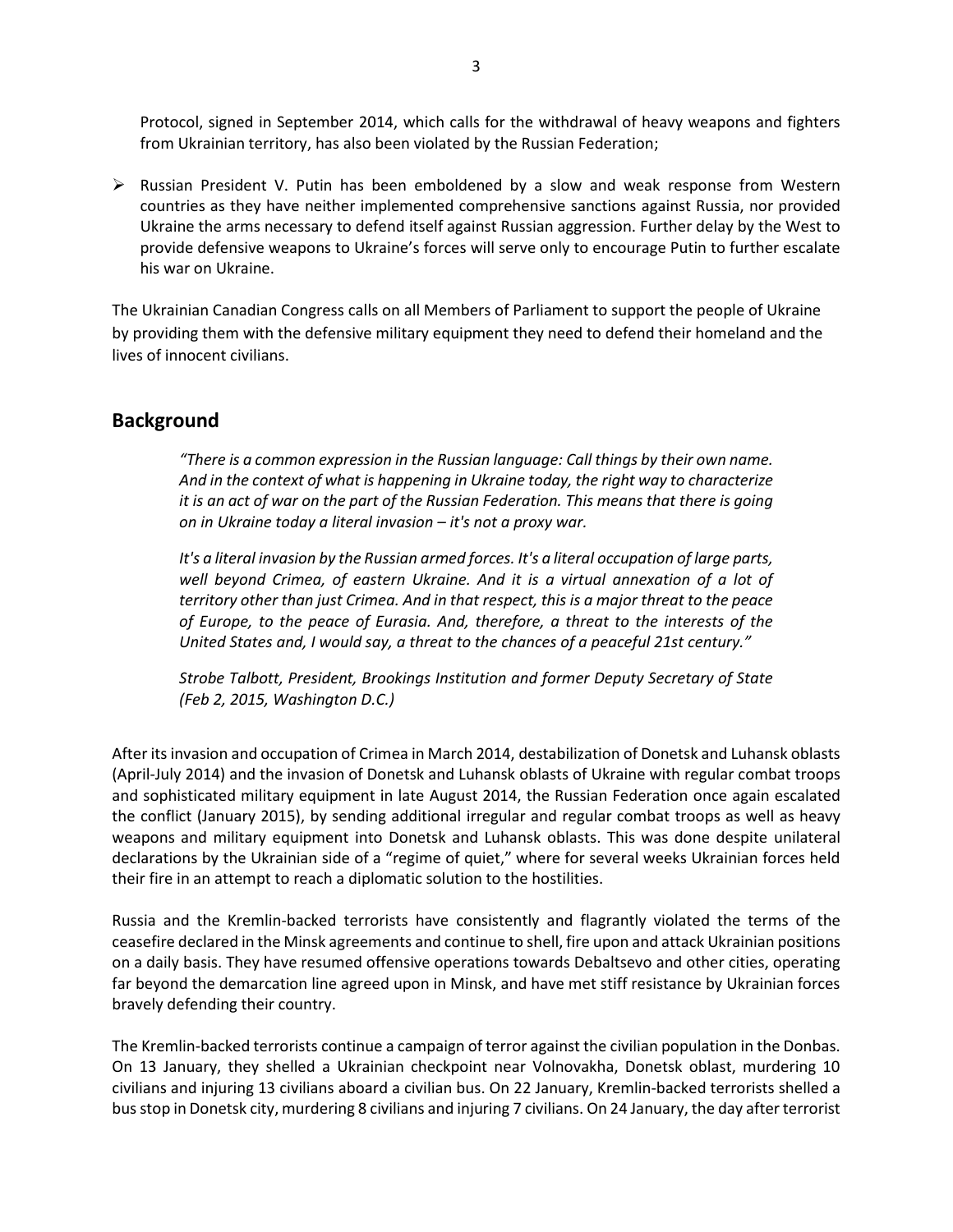leader Zakharchenko declared the renewal of offensive operations towards Mariupol, Kremlin-backed terrorists indiscriminately shelled residential areas of Mariupol, murdering more than 30 civilians and wounding more than 90 civilians.

The Russian Federation, which supplies, finances and coordinates the provision of heavy artillery and other weapons to the Kremlin-backed terrorists that are used to target civilians, must be held responsible for these indiscriminate attacks, which have become a daily occurrence in the Donbas. On 4 February, 2015, Ukraine's Parliament recognized the jurisdiction of the International Criminal Court "regarding commission of crimes against humanity and war crimes by high-ranking officials of the Russian Federation, and leaders of the terrorist organizations Donetsk and Luhansk 'Peoples' Republics,' which have led to particularly grave consequences and mass killing of Ukrainian citizens," under Paragraph 3 Article 12 of the Rome Statute.

After offensive operations against Ukrainian positions at the Donetsk airport resumed in January 2015, video footage was released of Kremlin-backed terrorists torturing and abusing captured Ukrainian soldiers. These acts constitute a war crime.

On 2 February, the Atlantic Council, Brookings Institution and the Chicago Council on Global Affairs, issued a report, authored by 8 former high-ranking US officials and diplomats, *Preserving Ukraine's Independence, Resisting Russian Aggression: What the United States and NATO Must Do*. The report argues that,

*"The United States and NATO should seek to create a situation in which the Kremlin considers the option of further military action in or against Ukraine too costly to pursue.*  [...] The administration should request, and Congress should immediately authorize and *appropriate \$1 billion in assistance to bolster Kyiv's defense and deterrence capabilities as rapidly as possible in 2015, with additional tranches of \$1 billion to be provided in FY 2016 and FY 2017. […] [T]he US government should immediately change its policy from prohibiting lethal assistance to allowing provisions of defensive military assistance, which may include lethal assistance, most importantly, light anti-tank armor missiles." <sup>1</sup>*

On 5 and 6 February, 2015, German Chancellor A. Merkel and French President F. Hollande travelled to Kyiv and Moscow with a "new peace plan." The details of this plan are unknown, though Hollande stated that it is based on "Ukraine's territorial integrity." Any peace plan requires two sides to be implemented. While Ukraine has shown a willingness to negotiate, and has honoured all commitments it has made, the Russian Federation has consistently and flagrantly violated its commitments and promises. Recent events have shown that the Russian Federation has been emboldened by concessions and continues to violate all its commitments. Appeasement of Putin will have grave consequences for the future not only of Ukraine, but also for European and global security.

Speaking at the Munich Security Conference on 7 February, US Vice President J. Biden stated,

 $\overline{\phantom{a}}$ 

*"Together, we agreed that countries would never again be able to redraw the map of Europe by force. That's what we said. That's what all of you said. […] And Russia needs* 

<sup>&</sup>lt;sup>1</sup> The full report is available at [http://www.atlanticcouncil.org/publications/reports/preserving-ukraine-s](http://www.atlanticcouncil.org/publications/reports/preserving-ukraine-s-independence-resisting-russian-aggression-what-the-united-states-and-nato-must-do)[independence-resisting-russian-aggression-what-the-united-states-and-nato-must-do.](http://www.atlanticcouncil.org/publications/reports/preserving-ukraine-s-independence-resisting-russian-aggression-what-the-united-states-and-nato-must-do)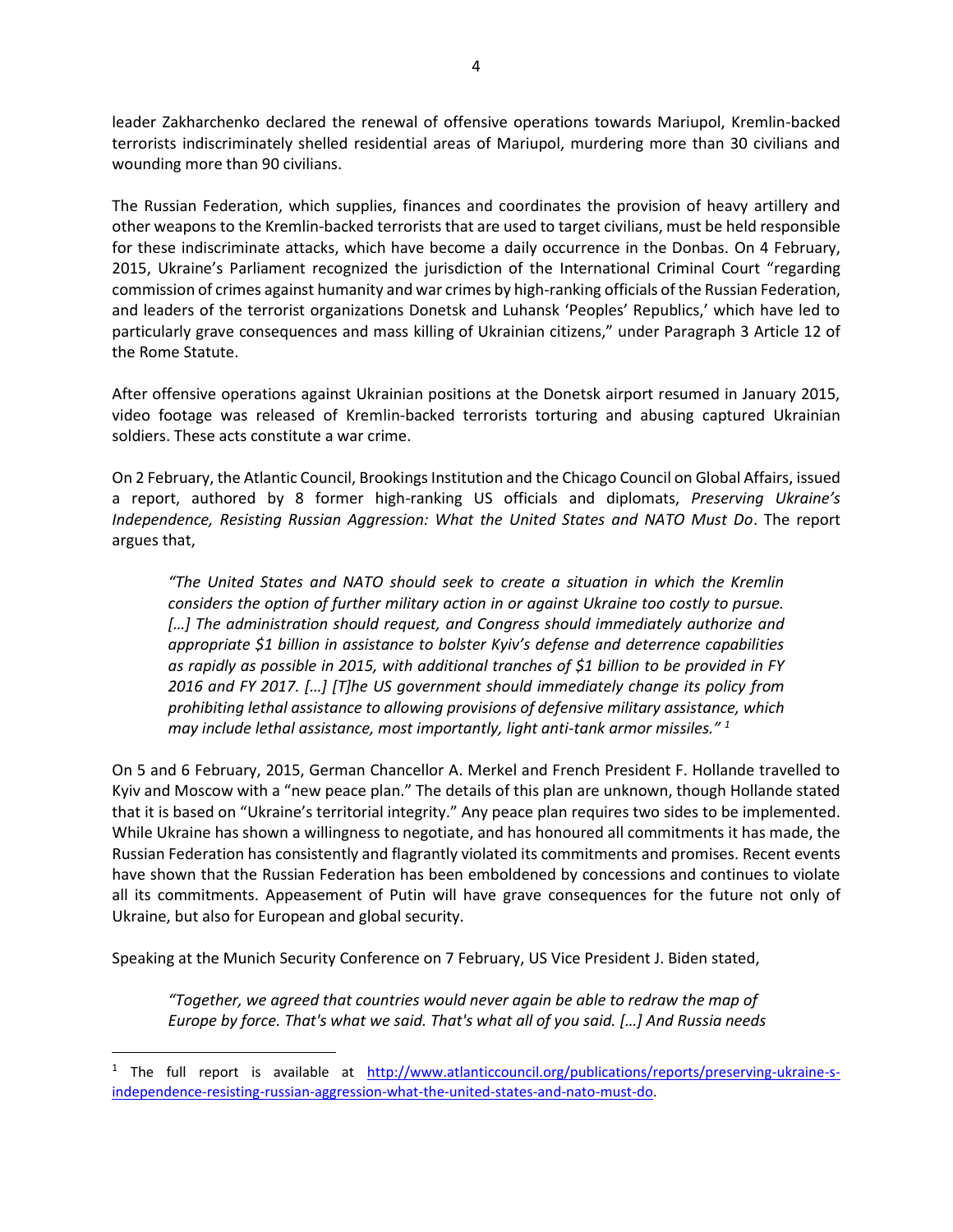*to understand that as long as it continues its current course, the United States, and, God willing, all of Europe, and the international community will continue to impose costs on their violation of basic international norms. Chancellor Merkel and President Hollande have just traveled to Kyiv and then to Moscow to pursue a diplomatic resolution to this conflict. The President and I, we agree, we must spare no effort to save lives and resolve the conflict peacefully. As Chancellor Merkel said today, it's worth the attempt. It's very much worth the attempt. But we must judge the existing agreement -— Minsk -— or any future agreement with Russia by the actions Russia takes on the ground, not by the paper they sign. And given Russia's recent history, we need to judge it by its deeds, not its words. Don't tell us. Show us, President Putin. Too many times President Putin has promised peace, and delivered tanks, troops, and weapons. So we will continue to provide Ukraine with security assistance, not to encourage war but to allow Ukraine to defend itself.*

Ukrainian President P. Poroshenko, speaking at the Munich Security Conference, stated,

*"It must be clear that there are no temporary solutions. This conflict must be resolved, not frozen. It is now clear that if Ukraine does not succeed in restoring peace and its territorial integrity, the revision of borders, spread of terrorism, humanitarian and technological disasters, flexing of nuclear muscles will continue. […]Today, Ukraine has to fight for its independence and its freedom. We must defend our land. But from the very beginning Ukraine has been committed to peace and has remained coherent and consistent on the peace process. […] I would like to stress that a non-military and diplomatic solution remains the only remedy to this situation. And I would like to reiterate that the Minsk Protocol and the Minsk Memorandum are still on the table. We want to stop the bloodshed and are ready for an immediate – but bilateral – ceasefire, to be monitored and verified by the OSCE. […] I would simply like to reiterate that the Ukrainian question will remain unsolved as long as the hearts of people and politicians in the West are closed to providing solid, practical support to strengthen Ukraine's independence politically and economically, but also militarily. Ukraine greatly needs defensive military support to ensure the ceasefire and contain the aggression. I know many experts have argued that enhancing us militarily would provoke further aggression. On the contrary, we have seen that the lack of defense capabilities triggers offensive operation against Ukraine and spins the escalation. Over the course of the conflict we have proven to be responsible and that we will not use the defensive equipment to attack. The stronger is our defense – the more convincing is our diplomatic voice. We stand ready for comprehensive and immediate cease-fire. So should be Russia, without any precondition. Unfortunately, we do not see its readiness so far."*

#### **Canada's Policy to Date**

The Government of Canada has responded strongly to Russia's aggression against Ukraine. Canada has been an unequivocal supporter of Ukraine's territorial integrity and sovereignty in the international community and has consistently condemned Russia's policy of aggression against Ukraine. Canada has imposed sanctions against both Russian individuals and entities, given financial and technical assistance to Ukraine, and provided non-lethal military equipment and aid to Ukraine's armed forces and border patrol.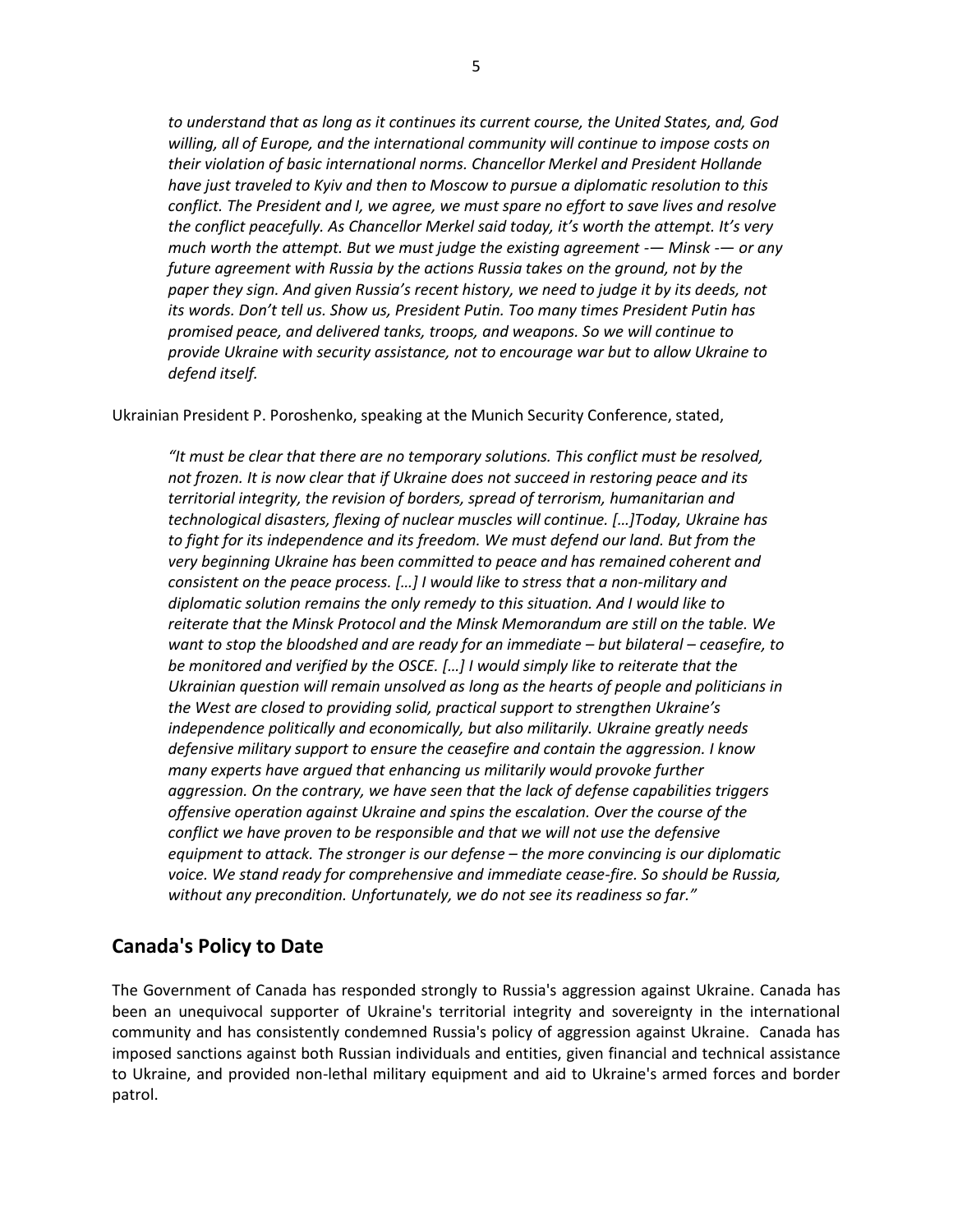On 2 February, Canadian Minister of National Defence R. Nicholson announced that Canada will join the US-Ukraine Joint Commission on Defence Reform and Bilateral Cooperation "in order to better coordinate Canada's ongoing provision of assistance to the Ukrainian Armed Forces. The US-Ukraine Joint Commission is the most effective and efficient venue for Canada to ensure the donations and training opportunities provided to Ukraine are appropriate, coordinated and synchronized with Canada's ally the United States."

The United States Congress passed the Ukraine Freedom Support Act in December, 2014. US President B. Obama signed the bill into law on 18 December. The legislation authorizes the President, among several measures, to increase sanctions on Russia, to provide defensive weapons to Ukraine "including anti-tank and anti-armor weapons, crew weapons and ammunition, counter-artillery radars."

To date, the Obama Administration has not provided Ukraine with the defensive weapons that it needs. A decision by the Government of Canada to provide defensive weapons to Ukraine would demonstrate and reiterate Canada's commitment to Ukraine's territorial integrity and sovereignty and would serve to encourage Canada's allies in the West and NATO to also provide Ukraine with the weapons it needs to protect itself.

#### **Policy Response**

Despite the continued escalation of violence against Ukraine in the last eleven months, Canada, the US and the EU have thus far been unwilling to take the necessary steps to assist Ukraine to defend against Russia's aggression. President Putin has been emboldened by the West's slow response. Continued indecisiveness will serve only to encourage further escalation by Putin. This aggression can only be stopped with a strong, coordinated and unwavering response from Canada, its NATO allies and the G7 countries.

This response should include:

- 1. *Decisive sectoral economic sanctions* particularly against Russia's financial, defense and energy sectors. These measures must be broadened to increase the cost to Russia for its aggression. Russia must be removed from the SWIFT bank transfer payments system, as this one action will have an immediate and profound impact on Russia's economic elites and their ability to conduct business dealings with the rest of the world.
- 2. *Further Political isolation of Putin:* FIFA should expel Russia and revoke its privilege to host the 2018 World Cup. The NATO-Russia Founding Act should be suspended. NATO and its allies must ban the sale of all services, dual-use and military equipment to Russia. The G-20 should follow the lead of the G-7 and refuse Russia participation until it ceases it aggression against Ukraine.
- 3. *Military support* As part of the Budapest Memorandum of 1994, Ukraine gave up the thirdlargest nuclear arsenal in the world in exchange for guarantees of its territorial integrity. Russia, one of the signatories and recipient of the nuclear devices from Ukraine, has violated these commitments. The Ukrainian military was neglected, demoralized and looted systematically by the Yanukovych administration. In recent months, the Ukrainian government has rebuilt the military into a competent and committed force that, while having the will to fight, needs the military hardware to do so more effectively. The volunteer detachments and National Guard units,